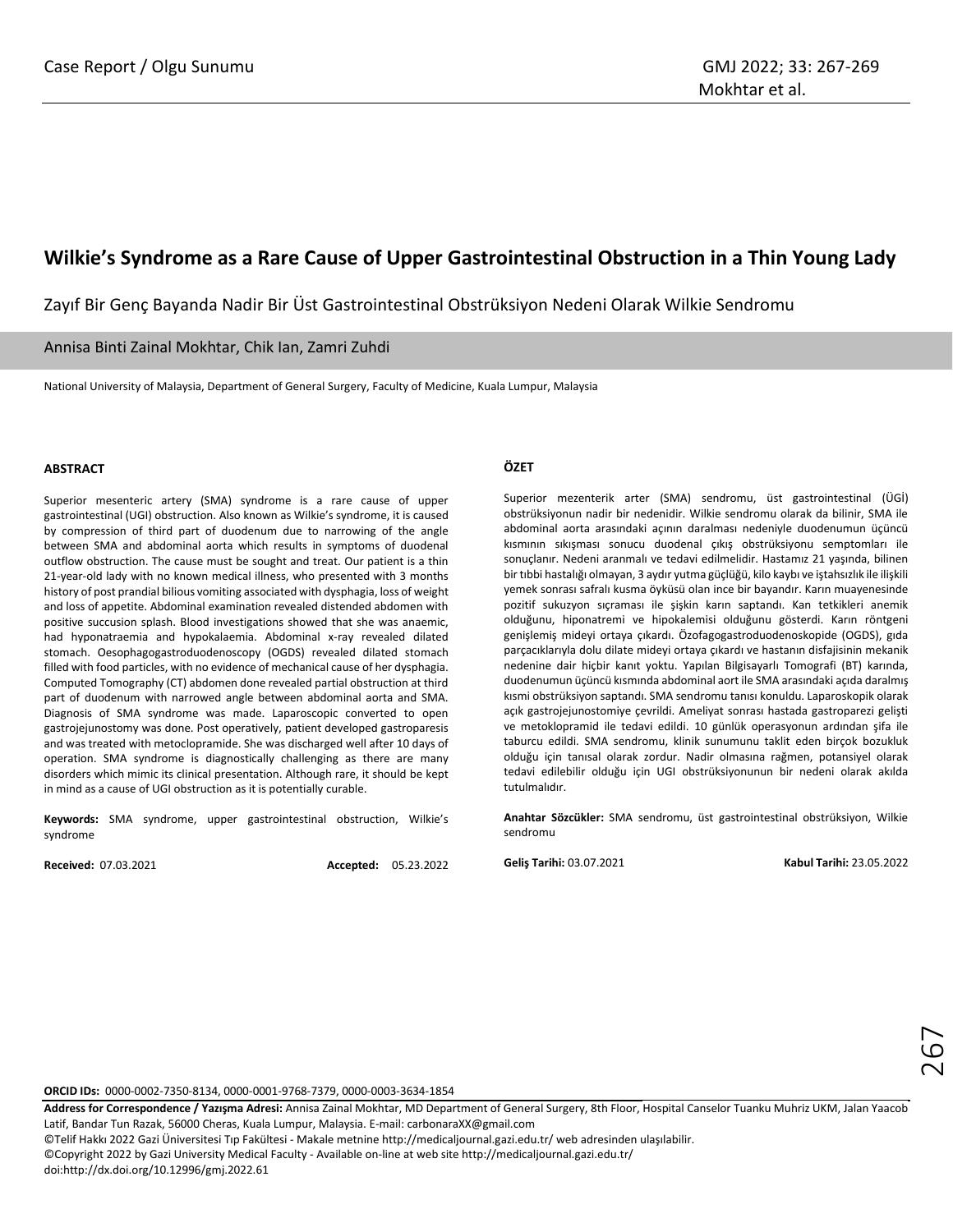## Mokhtar et al.

## **INTRODUCTION**

Wilkie's syndrome is a rare cause of upper gastrointestinal (UGI) obstruction. Commonly known as SMA syndrome, patients usually present with symptoms of UGI obstruction and this pose a diagnostic challenge to this syndrome as the causes are vast. We presented a case of thin-built young lady who was diagnosed with SMA syndrome and the discussion on our line of management.

## **CASE REPORT**

Our patient is a 21-year-old lady who is previously well presented with three months history of post-prandial bilious vomiting, associated with dysphagia, loss of appetite and weight loss. She has always been thin with BMI of 16.23. On examination, she was dehydrated. Her abdomen was soft but distended with presence of succussion splash. At this point, our differential diagnoses include peptic ulcer stricture, duodenal lymphoma and adhesion band over duodenum.

Blood investigations revealed anaemia with haemoglobin of 9.9 g/dL. She had mild hyponatraemia and hypokalaemia. Her urea, creatinine and albumin were normal.

Her stomach was dilated in abdominal x-ray [Figure 1]. Oesophagogastroduodenoscopy (OGDS) revealed dilated stomach filled with food particles, with no evidence of mechanical cause of her dysphagia. Computed Tomography (CT) abdomen showed partial obstruction at the third part of duodenum with aortomesenteric angle of 11 degrees and aortomesenteric distance of 2.69 mm [Figure 2a and Figure 2b]. Thus, diagnosis of superior mesenteric artery syndrome was made.



**Figure 1** showing abdominal x-ray of this patient with dilated stomach.





**Figure 2a** showing aortomesenteric angle of 11 degrees, and **Figure 2b** showing distance of 2.69 cm between and SMA and abdominal aorta. White arrow indicates dilated duodenum proximal to the obstruction.

The patient was kept nil by mouth, given fluid resuscitation with correction of electrolytes abnormality. Nasogastric tube was inserted to decompress the stomach. She was started on total parenteral nutrition (TPN). Laparoscopic gastrojejunostomy was planned initially. Upon entering the abdomen, there was enlarged stomach with transverse colon pushed downwards, reaching the pelvis. Dilated duodenum was seen proximal to SMA [Figure 3]. Jejunum was transected at 40 cm from duodenojejunal junction. While performing antecolic gastrojejunostomy, there was difficulty in doing intracorporeal suturing. Thus, the operation was converted to open. The rest of the operation was completed uneventfully.



**Figure 3** showing SMA (white arrow) with dilated duodenum proximal to it (black arrow).

ن<br>20